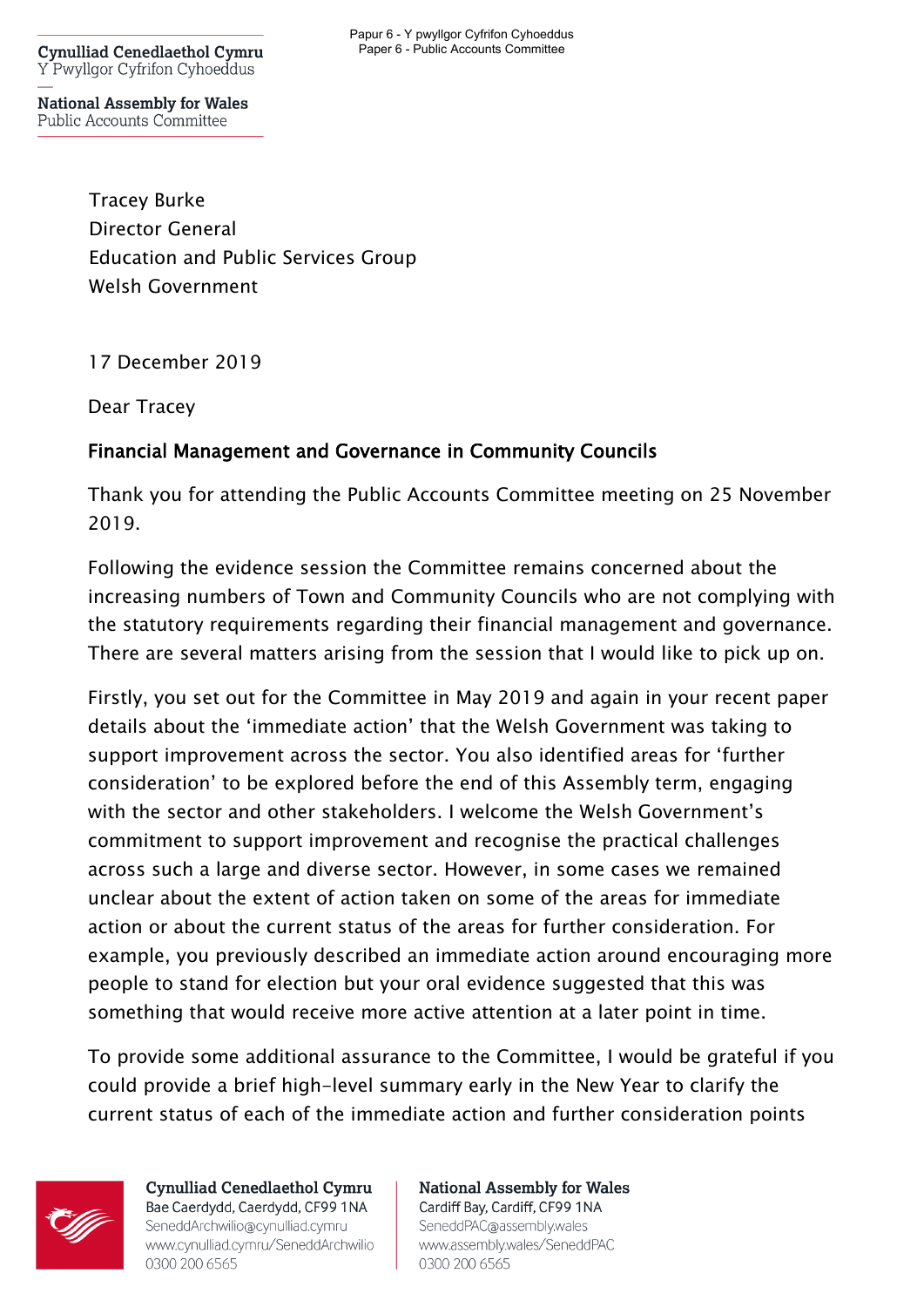from your May 2019 letter. On the areas for further consideration, it would be helpful to confirm whether the Welsh Government remains committed to exploring these matters before the end of the current Assembly term even if limited progress has been made to date.

As part of your evidence, you also advised us of the mechanisms available for these organisations to access all the information and good practice that is available and of course, the Sector has its umbrella body, One Voice Wales, to help and assist them in these matters.

The Committee wishes to stress that the Welsh Government gives further consideration to how good practice is shared, while highlighting that innovation needs to be within the parameters of the powers of Town and Community Councils and subject to what is permitted within the legislation applying to them.

The Committee has also noted the provisions set out in the Local Government & Elections (Wales) Bill regarding the general power of competence. I am aware that the Auditor General has written to the Equality, Local Government and Communities (ELGC) Committee setting out a number of concerns in that regard, and that Wales Audit Office staff have given oral evidence to the Committee. Alongside the power of competence proposals, you described plans for other annual reporting requirements. I would note that the sector's track record in complying with existing statutory requirements suggests that it will be a challenge to ensuring that these requirements are fulfilled in a truly meaningful way to deliver the intended outcome of improved transparency and community engagement.

Finally, you offered to provide an update on the uptake of the different training initiatives that the Welsh Government has supported (including the e-learning and the bursary schemes). In the case of the bursary schemes we would be grateful for details of the breakdown of the uptake across councils with different budgeted turnover (those with less than £40k and those between £40k and £100k).

I am copying this letter to the Chair of the ELGC Committee given that Committee's ongoing scrutiny of the recent Bill and to draw to his attention the matters covered in our recent evidence session and in the Welsh Government's written evidence.